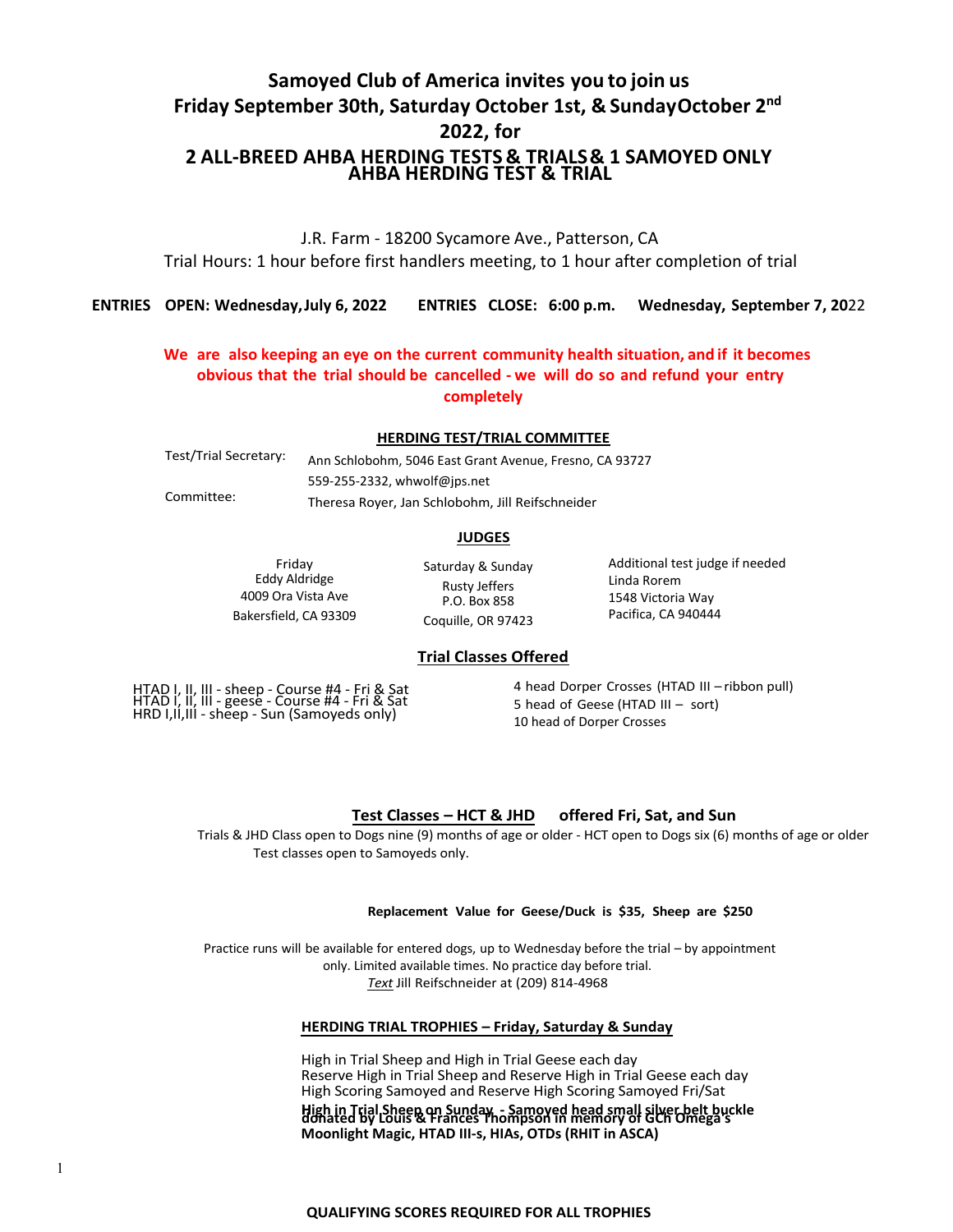# **ROSETTES**

HIGH IN TRIAL SHEEP - Peacock & Cream Rosette HIGH IN TRIAL GEESE - Peacock & Cream Rosette RESERVE HIGH IN TRIAL SHEEP - Purple & Cream Rosette RESERVE HIGH IN TRIAL GEESE - Purple & Cream Rosette

HIGH SCORING SAMOYED - Topaz & Maize Rosette RESERVE HIGH SCORING SAMOYED - Fushsia & Maize Rosette TRIAL PLACEMENTS - Blue, Red, Yellow, White Rosette TRIAL & TEST QUALIFYING SCORE - Green & White Rosette

**ENTRIES All entries must be received at the Event Secretary's address no later than 6:00pm Wednesday, September 7, 2022. Entries will be received in order of post mark** - **DO NOT MAIL PRIOR TO JULY 6, 2022. Do not send entries by any method requiring signature for delivery. All entries must be signed. Entries without fees will not be accepted.**

> Entry \$55.00 per Trial or Test run (includes \$3 AHBA recording fee **Make checks payable to Ann Schlobohm and Mail to: Ann Schlobohm 5046 East Grant Avenue Fresno, CA 93727**

# **Limit**

20 Trial Sheep runs per day Fri/Sat 15 Trial Geese runs per day Fri/Sat 8 HCT or JHD runs per day on Fri/Sat 8 Sheep and 8 geese runs on Sun (Samoyeds only) 12 HCT or JHD runs on Sun (Samoyeds only)

Note: Bitches in season shall be eligible and will run in catalog order in trial classes, and at the end in test classes

#### **HOSPITALITY**

Due to the Covid situation, limited items will be available. Water will be available all days.

# **VETERINARIAN**

Taylor Veterinary Hospital (24 Hours) 1231 W Taylor Rd, Turlock, CA 95382, 209- 669-8600

#### **Accommodations**

The following motels are accepting dogs at the time this premium list was prepared. Please call these establishments directly for any fees or restrictions. Please clean up after your dogs, so we can use these facilities for future events.

Best Western Plus Villa Del Lago Inn................................209-892-5300 2959 Speno Dr, Patterson, CA 95363

Motel 6 ............................................................................................209 667-4100 250 S Walnut Av, Turlock, CA 95380

#### **RV CAMPING (LIMITED)**

Call Jill Reifschneider for details, 209-814-4968 NO HOOK UPS – NO DUMPING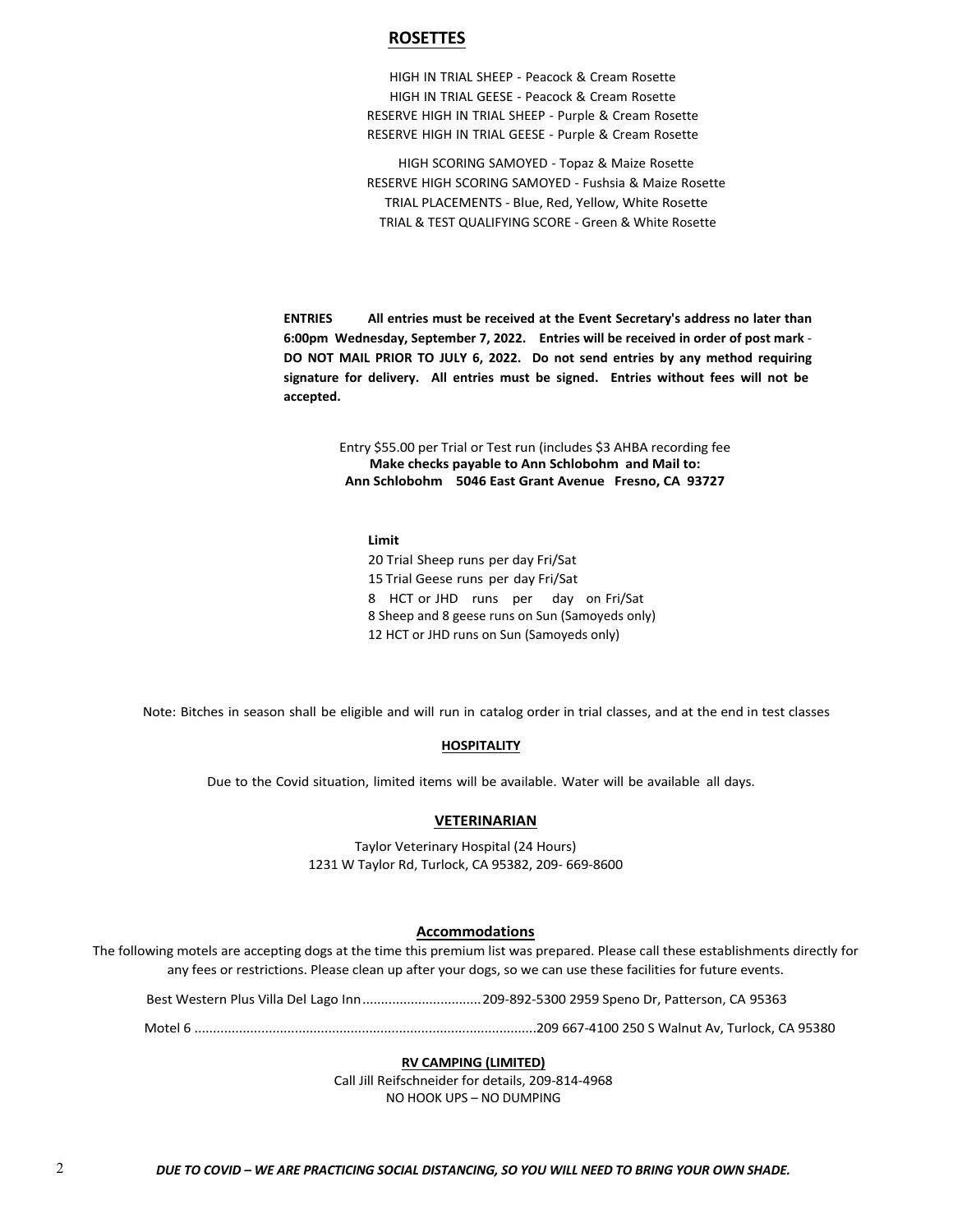# **Directions to JR Farm**

From the North: Highway 5 South: Patterson/Sperry Ave Exit. Turn left on Sperry and travel 2.7 miles. Turn right at stop sign on Hwy 33. Travel .7 mile. Turn left on Almond. Travel 1 mile. At stop sign turn right on Sycamore. Travel 1.2 miles. Watch for herding trial signs on the left.

From the South: Highway 5 North: Patterson/Sperry Ave Exit. Turn right on Sperry and travel 2.7 miles. Turn right at stop sign on Hwy 33. Travel .7 mile. Turn left on Almond. Travel 1 mile. At stop sign turn right on Sycamore. Travel 1.2 miles. Watch for herding trial signs on the left.

From the West: Highway 580 East: After descending Altamont Pass on 580 and just past Grant Line Rd., stay in either of the two right hand lanes and veer right staying on 580 South. Travel .196 miles and take the Patterson/Sperry Ave exit. Turn left on Sperry and travel 2.7 miles. Turn right at stop sign on Hwy 33. Travel .7 mile. Turn left on Almond. Travel 1 mile. At stop sign turn right on Sycamore. Travel 1.2 miles. Watch for herding trial signs on the left.

From 99: North or South: Take the West Main exit in Turlock and turn West on West Main. Go 13.6 miles to Sycamore. West Main will become Las Palmas after crossing near the river at approach of Patterson. Turn left on Sycamore. Travel 2.7 miles. Watch for herding trial signs on the left.

# **ADDITIONAL TEST/TRIAL REGULATIONS**

We ask the cooperation of exhibitors in helping keep the Test/Trial location as clean as possible in order for us to retain the use of this facility for future Test/Trials.

No refund for duplicate entries. Every effort will be made to find all duplicate entries, but if an entry has been processed, no refund will be made.

Entries must be received at the Trial Secretary's address by the published closing date to be acceptable, and may not be changed, substituted, corrected, signed or cancelled after that time, unsigned, conditionals, telephone, telegraph, or entries received without fees are not acceptable. RETURNED CHECKS do not constitute a valid entry fee. The Trial Secretary will assess a collection fee of \$20.00 to the amount of each returned check. Subsequent from the same exhibitor may result in their being put upon a cash-only basis.

No entry shall be made, and no entry shall be accepted which specifies any condition as to its acceptance.

Entries must be on the enclosed blank or a reasonable facsimile thereof.

Entry fees shall not be refunded in the event that a dog is absent, disqualified, excused by a veterinarian, judge or tester or barred from competition by the Show Committee. If, because of riots, civil disturbance, or other acts beyond control of the Club, it is impossible to open or complete the show, no refund of entry will be made.

Dogs must be ready for their classes. Test/Trial judges have the authority to refuse to judge any dog that does not appear within five minutes of being called for its run. The Test/Trial-giving Club and the Test/Trial Secretary have no obligation or responsibility for providing service through a public-address system or stewards or runners for the purpose of calling or locating dogs that are not brought into the ring when required.

The club may decline any entries for cause and may refuse to receive or may remove any dog on account of disease, viciousness, or other causes, and no one shall have any claim or recourse against the club or any official thereof.

Exhibitors must be governed by any rules or regulations of civil authority, building and parking restrictions. Vehicles parked contrary to regulation will be subject to towing at the owner's expense.

> **We are hoping to be able to run geese but that will be dependent on if they are workable by trial date. If not, mallard ducks will be used and competitors will be notified.**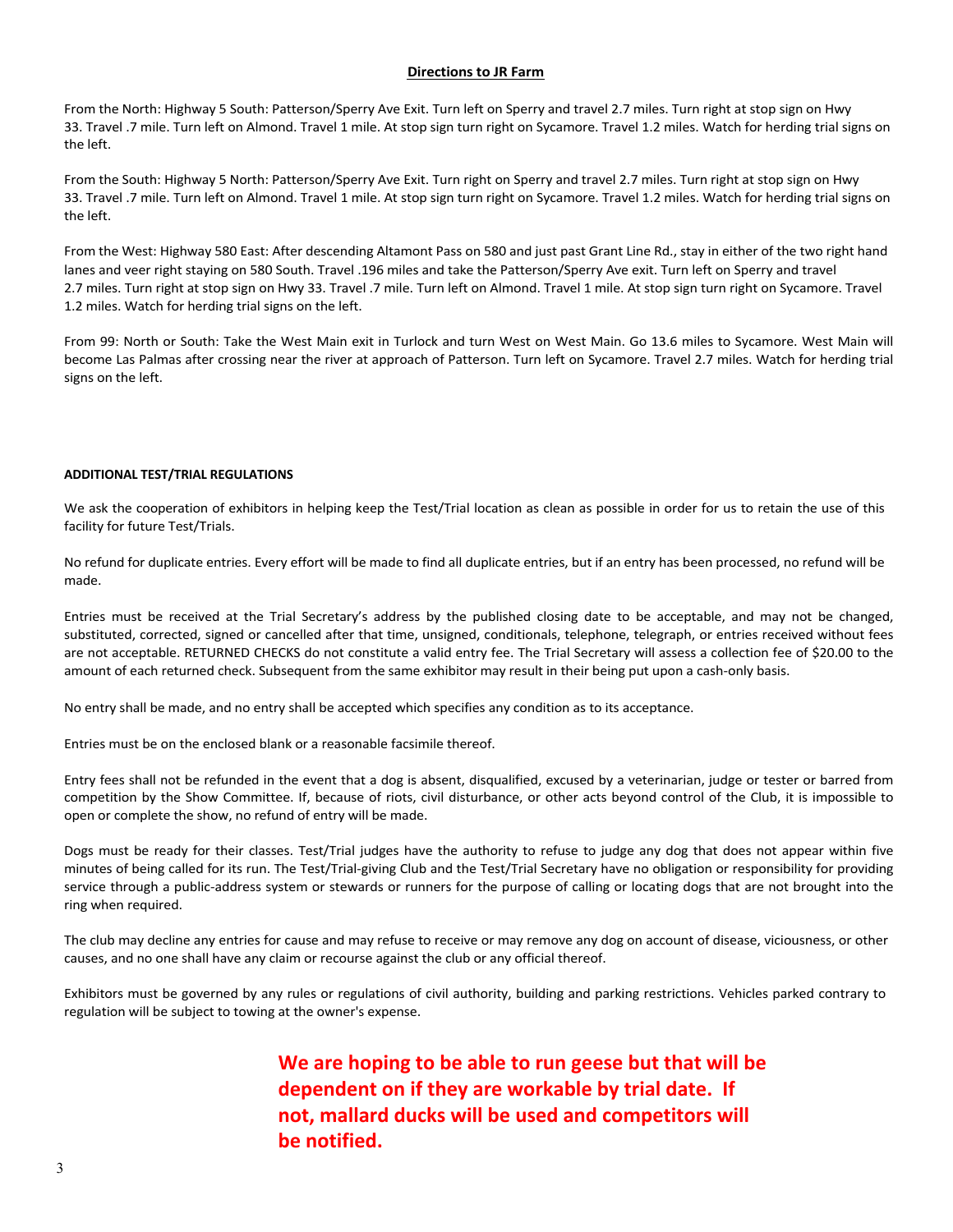



S The course may be mirrored.

The stock set-out indicated on the diagram relates to courses that begin with a gather. The location of the take pen and/or repen may vary from the location for the repen shown on the diagram, so long as it is at the same end of the arena as shown. The handler's post is located 20 ft. from the North fence, in the center. The panel obstacle is set 20 ft. from the West side of the arena, at least 110 ft. from the handler's post; the opening is 12 ft. The L-shaped obstacle is located in the Northwest corner of the arena. Both sides of the obstacle are 10 ft. long with an aisle 4 ft. wide. The freestanding pen is located 30 ft. from the East side and approximately one-third of the length of the arena from the North and should be 8-10 ft. on each side for sheep, 10-16 ft. on each side for cattle. (A trailer may be substituted for the pen.) The hold area is located approximately in the center of the arena. The area for sorts other than a gate sort is located approximately halfway between the hold area and the repen gate. For poultry, all dimensions are ½ that of hoofed stock.

# 1. Gather or Take pen

*Gather:* The stock are let out at the repen gate and allowed to settle. In HTAD III, the handler remains at the post while the dog is sent from there to gather the stock. In HTAD II, the handler may leave the dog at the handler's post and move to a point approximately halfway between the post and the stock, then send the dog to gather the stock. In HTAD I, the handler may leave the dog at a point approximately halfway between the post and the stock and move to approximately 15 ft. from the stock, then send the dog to gather the stock. At all three levels the stock are brought to and around the handler's post, passing just to the East of the handler's post and then turning toward Obstacle 1. The gather ends when the stock have gone just past the handler's post.

*Take pen:* HTAD III handlers must remain outside the pen while the dog brings out the stock. HTAD II handlers may enter the pen with the dog but should not move the stock themselves. HTAD I handlers may enter the pen and assist the dog in moving the stock. An exception is made for cattle, where the handler may go in and assist if necessary at any level. If the stock come out on their own volition without the handler or dog entering, there is no penalty. Once the gate to the take pen is opened, it may not be closed until the stock have exited. The stock are then taken to the point on the course where the handler's post is located for the drive. Scoring for the take pen ends when the stock have reached the handler's post. The course then proceeds as indicated in the description.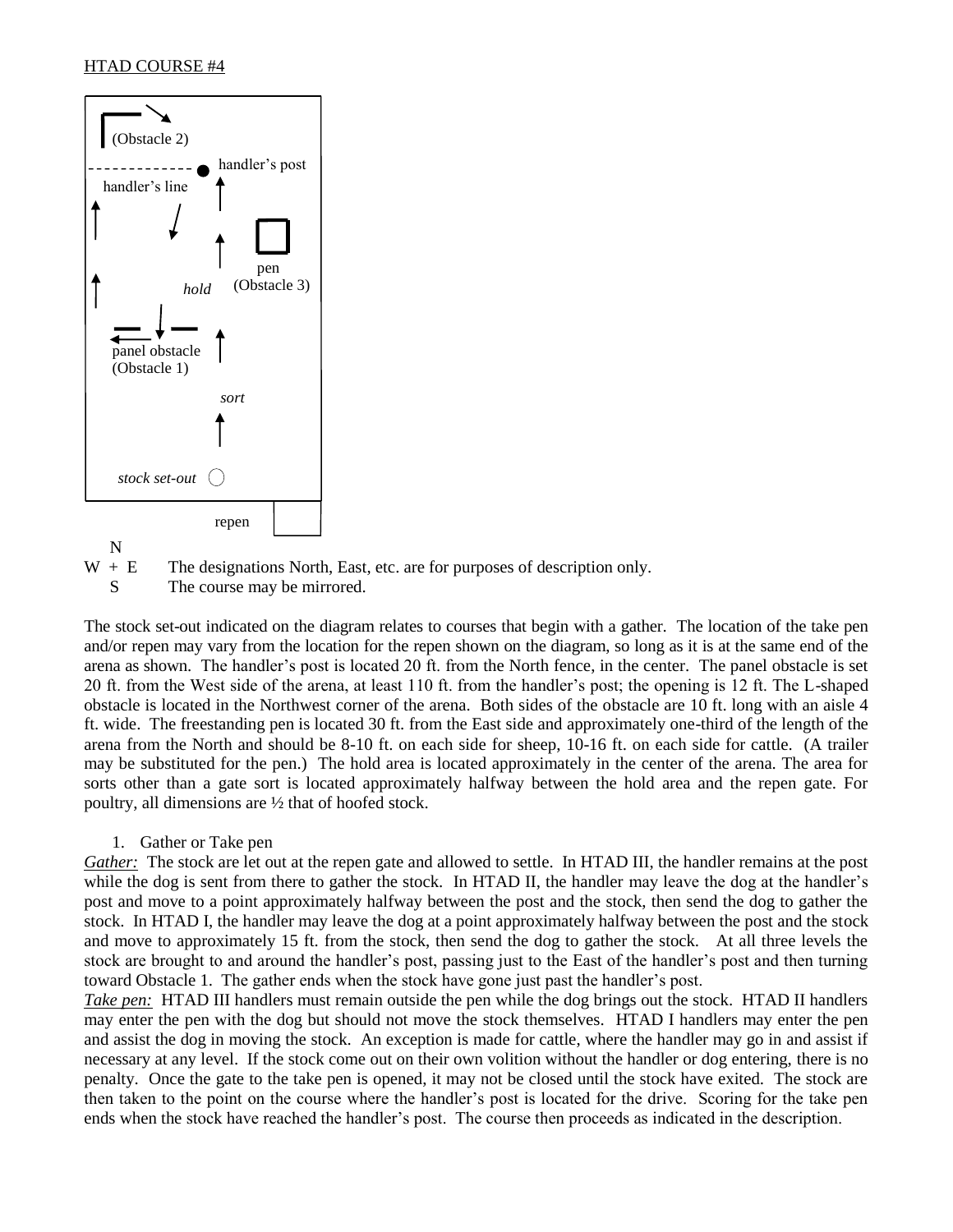# 2. Drive

The stock are driven to Obstacle 1. HTAD III handlers must stay at handler's post. HTAD II handlers may go to a point halfway to Obstacle 1, then must remain there for the remainder of the drive. HTAD I handlers may accompany the stock up to Obstacle 1. The drive ends when the stock reach a point 10 ft. in front of Obstacle 1.

3. Obstacle 1

The stock are moved through the freestanding panels. The handlers remain at the designated locations while the stock are taken through the panels. While HTAD I handlers may go up to the panels, they should not precede the stock through the panels. Once the stock have cleared the obstacle, handlers are free to move. Once the stock have gone through the panels, they are turned toward the West side of the arena, then back toward the North side, toward Obstacle 2. Scoring for this section ends when the stock have been turned toward Obstacle 2 and have moved past the end of Obstacle 1 closest to the West side of the arena.

4. Obstacle 2

The stock should enter at the South opening of the obstacle and exit heading East. HTAD III handlers must remain South of a handler's line running from the handler's post to the West fence parallel to the North fence, and may not pass that line until the stock have exited. HTAD II handlers must go to the entrance of the obstacle and remain in that location until the stock have exited. HTAD I handlers may move anywhere relative to the obstacle but may not enter it. Scoring ends when the animals have exited.

5. Obstacle 3

The stock are taken across the arena and put into the freestanding pen. Scoring for the pen ends when the gate is closed.

6. Hold

The animals are taken to the hold area. The stock is settled and briefly held in place. There is no required position for handler or dog. The judge signals the end of the hold/settle. HTAD I and II handlers then take the stock to the repen. HTAD III handlers proceed with the sort.

7. Sort\*

The sort is done by HTAD III handlers only. The stock is moved to the designated area, which depends on the type of sort being done. The sort may be one of the following: (a) Gate sort. (b) Ribbon-removal/shed. The sort ends when the gate is closed on the sorted animals, or when the ribbon has been removed/ animals have been shed.

8. Repen

The stock are taken to the repen and held a short distance off the gate while it is opened, and then are repenned. When a gate sort has been used, the animals that had been left out in the arena are repenned. The run ends when the repen gate is closed after the last animal has exited the arena.

\*Sort - sheep will be a ribbon pull, ducks will be a gate sort.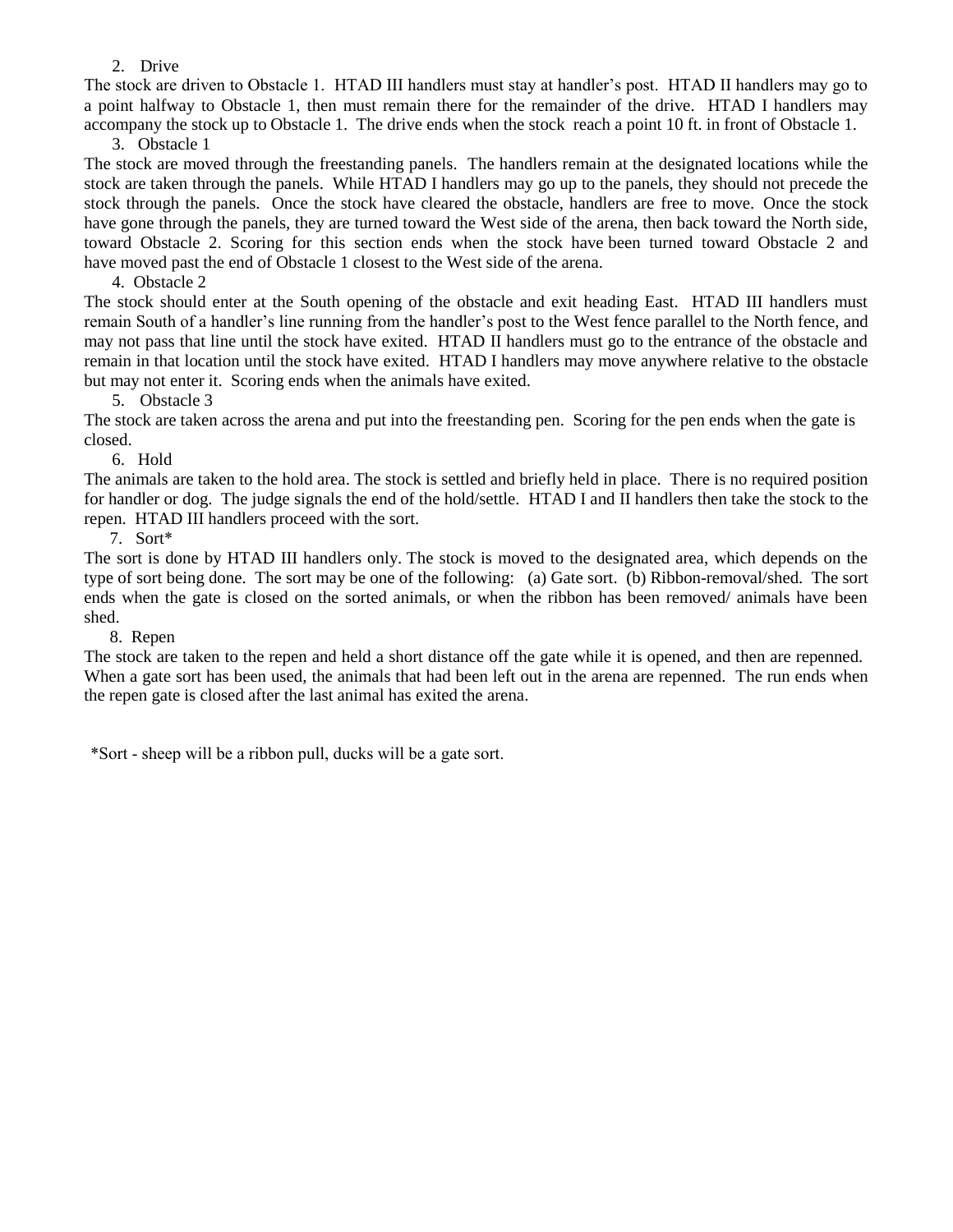# **AHBA HERDING TEST & TRIALS**

Friday - September 30, 2022 □ Saturday - October 1, 2022 □ Sunday - October 2, 2022

J. R. Farm, 18200 Sycamore Ave., Patterson, CA 95363

ENTRY FEE: \$55 per dog for each Test/Trial Class (Includes \$3 AHBA recording fee). No dog may be entered in two classes on the same course with the same kind of stock under the same Judge at any Test/Trial. ENTRIES CLOSE at the Secretary's Office, Wednesday September 7, 2022 at 6:00 P.M., or when LIMITS ARE REACHED, after which time entries cannot be accepted, canceled or substituted.

Make checks payable in U.S. funds to Ann Schlobohm and mail to Trial Secretary: Ann Schlobohm, 5046 East Grant Avenue, Fresno, CA 93727

A dog must be entered in the name of the person who actually owned it at the time entries for the herding trial closed. If a registered dog has been acquired by a new owner, it must be entered in the name of its new owner in any herding test or trial for which entries closed after the date of acquisition, regardless of whether the new owner has received the registration certificate indicating that the dog is recorded in his or her name.

| <b>BREED</b>                |                        | VARIETY                    |      |                                    | <b>SEX</b> |
|-----------------------------|------------------------|----------------------------|------|------------------------------------|------------|
| <b>TEST CLASS</b>           | HTAD COURSE #4 - SHEEP | HRD - SHEEP - SAMOYED ONLY |      | <b>HTAD COURSE #4- GEESE</b>       |            |
| QHHD                        | <b>OHTAD I</b>         | <b>OHRDI</b>               |      | $I$ HTAD I                         |            |
| Онст                        | <b>QHTAD II</b>        | HRDII                      |      | <b>QHTAD II</b>                    |            |
|                             | <b>QHTAD III</b>       | <b>QHRD III</b>            |      | <b>OHTAD III</b>                   |            |
| <b>FULL NAME</b>            |                        |                            |      | CALL                               |            |
| OF DOG                      |                        |                            |      | NAME:                              |            |
|                             | (enter number here +)  |                            |      | <b>DATE OF BIRTH</b>               |            |
| DAKC REG. NO.               |                        |                            |      |                                    |            |
| <b>DAHBA TRACKING NO.</b>   |                        |                            |      | <b>PLACE OF BIRTH</b>              |            |
| <b>OOTHER (Please list)</b> |                        |                            | UUSA | <b>OCANADA</b><br><b>LIFOREIGN</b> |            |
| <b>BREEDER</b>              |                        |                            |      |                                    |            |
| SIRE                        |                        |                            |      |                                    |            |
| <b>DAM</b>                  |                        |                            |      |                                    |            |
| <b>ACTUAL OWNER(S)</b>      |                        |                            |      |                                    |            |
| <b>ADDRESS</b>              |                        |                            |      |                                    |            |
|                             |                        |                            |      |                                    |            |

#### **IMPORTANT, READ THIS FIRST.**

#### **AGREEMENT**

In consideration for participation in an event sanctioned by the American Herding Breed Association (AHBA), I agree to assume all responsibility for any claim, loss or damage, of whatever kind or nature, whether to person or property, which may be caused at or near this event, either directly or indirectly, by me or the dog or dogs I have entered in or brought to this event. I further agree that I will hold the AHBA, its officers, directors, agents and members harmless and defend them from any and all liability for any injury, claim, damage or loss, of whatever kind or nature, whether to person or property, caused at or near this event, whether directly or indirectly, by me or any dog I have entered in or brought to this event. I agree to indemnify the AHBA, its officers, directors, agents and members for any loss, cost or expense including attorney's fees and costs, to which the AHBA, its officers, directors, agents or members might be subject as a result of any claim, suit, loss or damage caused in any way by any act or negligence on my part or on the part of any dog or dogs I have entered in or brought to this event. I acknowledge that while the AHBA may provide sanctioning for this event with regard to the issuing of titles, it does not have and does not exercise control over the conduct of the event or those present. I certify and represent that the dog or dogs I have entered in or brought to this event is/are not a hazard to other dogs, other animals, or to people.

I (we) will pay for any livestock injuries or replacement value in the event of death of any livestock by my (our) dog. In case if any injury to any stock caused by the dog entered, I (we) will assume total responsibility for any damage. I (we) agree to pay the full market value of the injured animal in case of serious injury, or the veterinarian bill if the injury is slight.

I certify that I am the actual owner of the dog, or that I am the duly authorized agent of the actual owner whose name I have entered above. In consideration of the acceptance of this entry, I (we) agree to abide by the rules and regulations of the American Herding Breed Association in effect at the time of this event, and any additional rules and regulations appearing in the premium list for this event and entry form. I (we) certify and represent that the dog entered is not a hazard to persons or other dogs. The entry is submitted for acceptance on the foregoing representation and Agreement.

| SIGNATURE of owner or the agent duly authorized to make this entry: |        |
|---------------------------------------------------------------------|--------|
| Telephone area code first:                                          | Email: |
| Handler (if different than Owner) :                                 |        |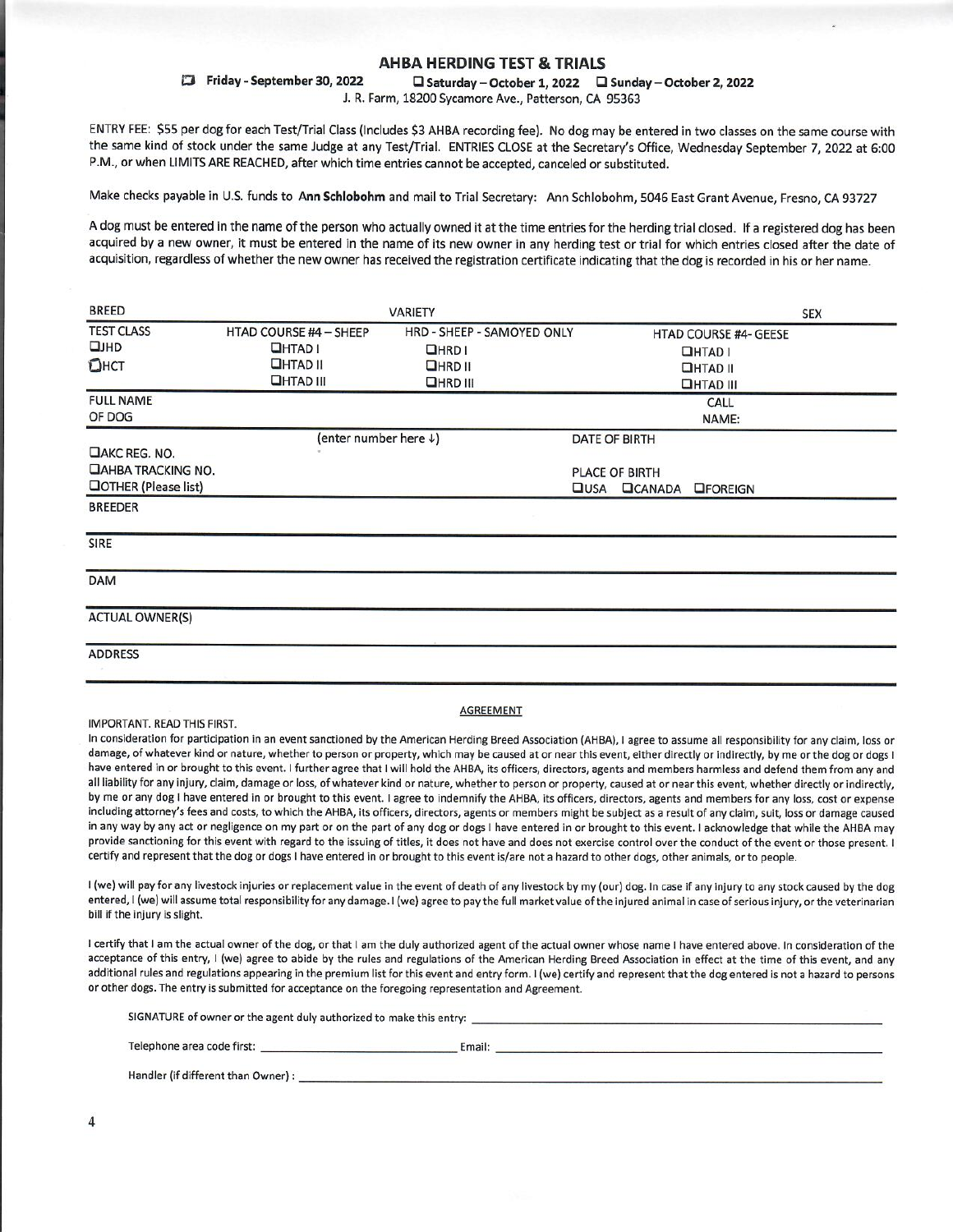# SCA Ranch Course

1. 10 sheep put out in the small arena. Dog enters the gate and from the gate area is sent to gather the sheep and then all levels take them around both corner panels and to the exhaust gate. A hold is done off the gate and then the sheep are put through the runway into the big arena. Scoring ends when the sheep are through the runway and the second gate (into the big arena) is shut. Stock handlers will shut the first gate after all sheep have exited and second gate shut.

2. The sheep are settled at the pen end of the arena and the dog is then taken to the handler's post for both Level III and Level IL The dog can be taken to a point half-way between the handler's post and the sheep for Level I. For Level III the handler must remain at the post for the outrun and remain there until the sheep have passed the cone. For Level II the handler may go to a point half-way between the handler's post and the sheep before sending the dog. In all levels the sheep must be taken up to the handler's post. Scoring ends when sheep have gotten to the post.

3. The sheep are driven/fetched to the free-standing panels and through them. In both Level II and Level III the sheep are driven from the handler's post. In Level I, the handler may accompany the sheep up to, but not through, the panels. Scoring ends when the sheep are past the panels.

4. Sheep are turned "south" to the fence line and taken down to the far gate of the arena, held off the gate, gate opened and sheep are let through. Dog should control them after they exit. Scoring ends when the gate is shut.

5. Sheep are driven/fetched to the free-standing chute and put through. All handlers must follow the sheep through the chute. The dog can be in any position. Scoring ends when handler exits the chute.

6. Once out of the chute the sheep are taken to the cone and for Level III driven to the gate of the arena. Level II and Level I may fetch the sheep. Scoring ends when the sheep are at the gate.

7. Sheep are taken back to the middle arena, gate opened and sheep let in, gate shut. Level I and Level II proceed directly to the repen gate. Level III will stop half-way to the repen and pull the ribbon off the marked sheep and then proceed to the repen. Scoring stops at the repen. Level III will have an extra score for the ribbon pull.

8. Sheep are held off the repen gate, the gate is opened and sheep let in. Scoring ends when gate is shut. Remember, dog may not go into the repen or it's an NQ.

TIES ARE BROKEN BY: 1. Level (higher level) 2. first arena 3. Free-standing chute 4. Time